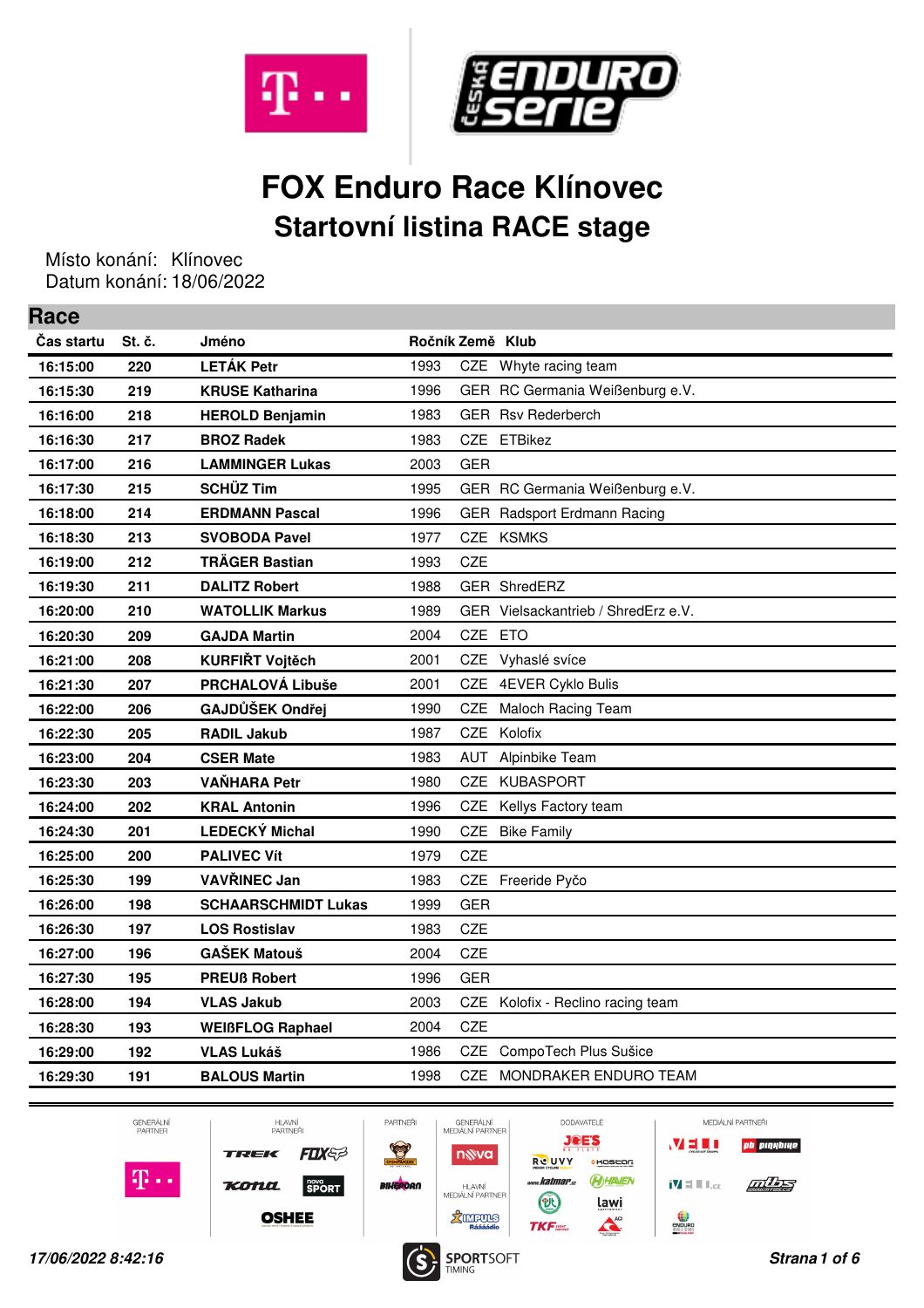| Čas startu<br>St. č.<br>Ročník Země Klub<br>Jméno<br><b>HANÁK Petr</b><br>Haven Team<br>1974<br><b>CZE</b><br>190<br>16:30:00<br><b>BARTOŠEK Lukáš</b><br>1988<br>MONDRAKER ENDURO TEAM<br><b>CZE</b><br>16:30:30<br>189<br><b>WEBER Václav</b><br><b>BIKESTRIKE.COM</b><br>16:31:00<br>188<br>1987<br>CZE<br><b>ENSTRÖM Vincent</b><br>187<br>16:31:30<br>1992<br><b>GER</b><br>GER Pfadlinig Tretmühle Team<br>16:32:00<br>186<br><b>DONNER Florian</b><br>1989<br><b>BRONČEK Petr</b><br>185<br>1976<br><b>CZE</b><br>16:32:30<br><b>VALNOHA David</b><br>2005<br><b>CZE</b><br><b>Enduro Beast Brno</b><br>16:33:00<br>184<br>MĚŘÍNSKÝ Radek<br>CZE<br>1982<br>16:33:30<br>183<br><b>KÜHN Oliver</b><br>182<br>1996<br><b>GER</b> Adler Arnstadt<br>16:34:00<br>TREK CYKLO ŠAUER<br>1984<br>181<br><b>BLAHA Jan</b><br>CZE<br>16:34:30<br>TREK CYKLO ŠAUER<br>ŠAUER Tomáš<br>1976<br><b>CZE</b><br>16:35:00<br>180<br><b>PATÁK Jiří</b><br>1992<br>MONDRAKER ENDURO TEAM<br>179<br>CZE.<br>16:35:30<br><b>KANTOREK Petr</b><br>1984<br><b>CZE</b><br>16:36:00<br>178<br>FABIŠOVSKÝ Ladislav<br>1981<br><b>CYKLOTEAM OSTROV</b><br>16:36:30<br>177<br>CZE<br>RYŠKA Radomír<br>CZE<br>2002<br>16:37:00<br>176<br>DVOŘÁK Jakub<br>1987<br><b>CZE</b><br>16:37:30<br>175<br>1985<br>174<br><b>DOUBEK Jan</b><br>CZE<br>www.dropit.cz<br>16:38:00<br>173<br>1989<br>CZE<br>f*ck the skinny people<br>16:38:30<br><b>ZAHRADNIK Daniel</b><br>1994<br>GER Vielsackantrieb<br>16:39:00<br>172<br><b>STELZER Lukas</b><br><b>GER</b><br>171<br>1984<br>16:39:30<br><b>BEITZINGER Sebastian</b><br>2003<br><b>CZE</b><br>16:40:00<br>170<br><b>MLEJNEK Matouš</b><br>DOLEŽAL Luboš<br>Čistý sport<br>1994<br>CZE<br>169<br>16:40:30<br>1979<br>16:41:00<br>168<br><b>CHVOJKA Jindřich</b><br><b>GER</b><br>167<br><b>HEPPNER Nico</b><br>1991<br>16:41:30<br><b>BÜTTNER Maxmilian</b><br><b>GER</b><br>16:42:00<br>166<br>1995<br><b>GER</b><br>2002<br>16:42:30<br>165<br><b>ZECK Paul</b><br><b>KREJČÍ Zdenek</b><br>16:43:00<br>164<br>1982<br>CZE<br><b>Buroklub</b><br><b>KUBĚNA Lukáš</b><br><b>CZE</b><br>16:43:30<br>163<br>1980<br>1987<br><b>GER</b> Meißner Raeder<br>16:44:00<br>162<br><b>KNEISE Anja</b><br><b>IN Cycling</b><br>161<br><b>GAŁKA Rafał</b><br>1991<br><b>POL</b><br>16:44:30<br>1990<br>IN Cycling<br>16:45:00<br>160<br>WÓJCIK Patryk<br>CZE<br>CZE<br>1990<br>16:45:30<br>159<br><b>JASKUŁA Mateusz</b><br>InMogilany<br>158<br>1991<br><b>POL</b><br>16:46:00<br><b>SALIS Mateusz</b><br>157<br><b>GIERTH Paul</b><br>1986<br><b>GER</b><br>16:46:30<br><b>MÜLLER Lars</b><br><b>GER</b><br>1986<br>16:47:00<br>156<br>155<br><b>WEIGL Michael</b><br>1987<br>GER<br>16:47:30 | Race |  |  |  |
|----------------------------------------------------------------------------------------------------------------------------------------------------------------------------------------------------------------------------------------------------------------------------------------------------------------------------------------------------------------------------------------------------------------------------------------------------------------------------------------------------------------------------------------------------------------------------------------------------------------------------------------------------------------------------------------------------------------------------------------------------------------------------------------------------------------------------------------------------------------------------------------------------------------------------------------------------------------------------------------------------------------------------------------------------------------------------------------------------------------------------------------------------------------------------------------------------------------------------------------------------------------------------------------------------------------------------------------------------------------------------------------------------------------------------------------------------------------------------------------------------------------------------------------------------------------------------------------------------------------------------------------------------------------------------------------------------------------------------------------------------------------------------------------------------------------------------------------------------------------------------------------------------------------------------------------------------------------------------------------------------------------------------------------------------------------------------------------------------------------------------------------------------------------------------------------------------------------------------------------------------------------------------------------------------------------------------------------------------------------------------------------------------------------------------------------------------------------------------------------------------------------------------------------------------------------------------------------------------------------------------------------------------------------------------------------------------------|------|--|--|--|
|                                                                                                                                                                                                                                                                                                                                                                                                                                                                                                                                                                                                                                                                                                                                                                                                                                                                                                                                                                                                                                                                                                                                                                                                                                                                                                                                                                                                                                                                                                                                                                                                                                                                                                                                                                                                                                                                                                                                                                                                                                                                                                                                                                                                                                                                                                                                                                                                                                                                                                                                                                                                                                                                                                          |      |  |  |  |
|                                                                                                                                                                                                                                                                                                                                                                                                                                                                                                                                                                                                                                                                                                                                                                                                                                                                                                                                                                                                                                                                                                                                                                                                                                                                                                                                                                                                                                                                                                                                                                                                                                                                                                                                                                                                                                                                                                                                                                                                                                                                                                                                                                                                                                                                                                                                                                                                                                                                                                                                                                                                                                                                                                          |      |  |  |  |
|                                                                                                                                                                                                                                                                                                                                                                                                                                                                                                                                                                                                                                                                                                                                                                                                                                                                                                                                                                                                                                                                                                                                                                                                                                                                                                                                                                                                                                                                                                                                                                                                                                                                                                                                                                                                                                                                                                                                                                                                                                                                                                                                                                                                                                                                                                                                                                                                                                                                                                                                                                                                                                                                                                          |      |  |  |  |
|                                                                                                                                                                                                                                                                                                                                                                                                                                                                                                                                                                                                                                                                                                                                                                                                                                                                                                                                                                                                                                                                                                                                                                                                                                                                                                                                                                                                                                                                                                                                                                                                                                                                                                                                                                                                                                                                                                                                                                                                                                                                                                                                                                                                                                                                                                                                                                                                                                                                                                                                                                                                                                                                                                          |      |  |  |  |
|                                                                                                                                                                                                                                                                                                                                                                                                                                                                                                                                                                                                                                                                                                                                                                                                                                                                                                                                                                                                                                                                                                                                                                                                                                                                                                                                                                                                                                                                                                                                                                                                                                                                                                                                                                                                                                                                                                                                                                                                                                                                                                                                                                                                                                                                                                                                                                                                                                                                                                                                                                                                                                                                                                          |      |  |  |  |
|                                                                                                                                                                                                                                                                                                                                                                                                                                                                                                                                                                                                                                                                                                                                                                                                                                                                                                                                                                                                                                                                                                                                                                                                                                                                                                                                                                                                                                                                                                                                                                                                                                                                                                                                                                                                                                                                                                                                                                                                                                                                                                                                                                                                                                                                                                                                                                                                                                                                                                                                                                                                                                                                                                          |      |  |  |  |
|                                                                                                                                                                                                                                                                                                                                                                                                                                                                                                                                                                                                                                                                                                                                                                                                                                                                                                                                                                                                                                                                                                                                                                                                                                                                                                                                                                                                                                                                                                                                                                                                                                                                                                                                                                                                                                                                                                                                                                                                                                                                                                                                                                                                                                                                                                                                                                                                                                                                                                                                                                                                                                                                                                          |      |  |  |  |
|                                                                                                                                                                                                                                                                                                                                                                                                                                                                                                                                                                                                                                                                                                                                                                                                                                                                                                                                                                                                                                                                                                                                                                                                                                                                                                                                                                                                                                                                                                                                                                                                                                                                                                                                                                                                                                                                                                                                                                                                                                                                                                                                                                                                                                                                                                                                                                                                                                                                                                                                                                                                                                                                                                          |      |  |  |  |
|                                                                                                                                                                                                                                                                                                                                                                                                                                                                                                                                                                                                                                                                                                                                                                                                                                                                                                                                                                                                                                                                                                                                                                                                                                                                                                                                                                                                                                                                                                                                                                                                                                                                                                                                                                                                                                                                                                                                                                                                                                                                                                                                                                                                                                                                                                                                                                                                                                                                                                                                                                                                                                                                                                          |      |  |  |  |
|                                                                                                                                                                                                                                                                                                                                                                                                                                                                                                                                                                                                                                                                                                                                                                                                                                                                                                                                                                                                                                                                                                                                                                                                                                                                                                                                                                                                                                                                                                                                                                                                                                                                                                                                                                                                                                                                                                                                                                                                                                                                                                                                                                                                                                                                                                                                                                                                                                                                                                                                                                                                                                                                                                          |      |  |  |  |
|                                                                                                                                                                                                                                                                                                                                                                                                                                                                                                                                                                                                                                                                                                                                                                                                                                                                                                                                                                                                                                                                                                                                                                                                                                                                                                                                                                                                                                                                                                                                                                                                                                                                                                                                                                                                                                                                                                                                                                                                                                                                                                                                                                                                                                                                                                                                                                                                                                                                                                                                                                                                                                                                                                          |      |  |  |  |
|                                                                                                                                                                                                                                                                                                                                                                                                                                                                                                                                                                                                                                                                                                                                                                                                                                                                                                                                                                                                                                                                                                                                                                                                                                                                                                                                                                                                                                                                                                                                                                                                                                                                                                                                                                                                                                                                                                                                                                                                                                                                                                                                                                                                                                                                                                                                                                                                                                                                                                                                                                                                                                                                                                          |      |  |  |  |
|                                                                                                                                                                                                                                                                                                                                                                                                                                                                                                                                                                                                                                                                                                                                                                                                                                                                                                                                                                                                                                                                                                                                                                                                                                                                                                                                                                                                                                                                                                                                                                                                                                                                                                                                                                                                                                                                                                                                                                                                                                                                                                                                                                                                                                                                                                                                                                                                                                                                                                                                                                                                                                                                                                          |      |  |  |  |
|                                                                                                                                                                                                                                                                                                                                                                                                                                                                                                                                                                                                                                                                                                                                                                                                                                                                                                                                                                                                                                                                                                                                                                                                                                                                                                                                                                                                                                                                                                                                                                                                                                                                                                                                                                                                                                                                                                                                                                                                                                                                                                                                                                                                                                                                                                                                                                                                                                                                                                                                                                                                                                                                                                          |      |  |  |  |
|                                                                                                                                                                                                                                                                                                                                                                                                                                                                                                                                                                                                                                                                                                                                                                                                                                                                                                                                                                                                                                                                                                                                                                                                                                                                                                                                                                                                                                                                                                                                                                                                                                                                                                                                                                                                                                                                                                                                                                                                                                                                                                                                                                                                                                                                                                                                                                                                                                                                                                                                                                                                                                                                                                          |      |  |  |  |
|                                                                                                                                                                                                                                                                                                                                                                                                                                                                                                                                                                                                                                                                                                                                                                                                                                                                                                                                                                                                                                                                                                                                                                                                                                                                                                                                                                                                                                                                                                                                                                                                                                                                                                                                                                                                                                                                                                                                                                                                                                                                                                                                                                                                                                                                                                                                                                                                                                                                                                                                                                                                                                                                                                          |      |  |  |  |
|                                                                                                                                                                                                                                                                                                                                                                                                                                                                                                                                                                                                                                                                                                                                                                                                                                                                                                                                                                                                                                                                                                                                                                                                                                                                                                                                                                                                                                                                                                                                                                                                                                                                                                                                                                                                                                                                                                                                                                                                                                                                                                                                                                                                                                                                                                                                                                                                                                                                                                                                                                                                                                                                                                          |      |  |  |  |
|                                                                                                                                                                                                                                                                                                                                                                                                                                                                                                                                                                                                                                                                                                                                                                                                                                                                                                                                                                                                                                                                                                                                                                                                                                                                                                                                                                                                                                                                                                                                                                                                                                                                                                                                                                                                                                                                                                                                                                                                                                                                                                                                                                                                                                                                                                                                                                                                                                                                                                                                                                                                                                                                                                          |      |  |  |  |
|                                                                                                                                                                                                                                                                                                                                                                                                                                                                                                                                                                                                                                                                                                                                                                                                                                                                                                                                                                                                                                                                                                                                                                                                                                                                                                                                                                                                                                                                                                                                                                                                                                                                                                                                                                                                                                                                                                                                                                                                                                                                                                                                                                                                                                                                                                                                                                                                                                                                                                                                                                                                                                                                                                          |      |  |  |  |
|                                                                                                                                                                                                                                                                                                                                                                                                                                                                                                                                                                                                                                                                                                                                                                                                                                                                                                                                                                                                                                                                                                                                                                                                                                                                                                                                                                                                                                                                                                                                                                                                                                                                                                                                                                                                                                                                                                                                                                                                                                                                                                                                                                                                                                                                                                                                                                                                                                                                                                                                                                                                                                                                                                          |      |  |  |  |
|                                                                                                                                                                                                                                                                                                                                                                                                                                                                                                                                                                                                                                                                                                                                                                                                                                                                                                                                                                                                                                                                                                                                                                                                                                                                                                                                                                                                                                                                                                                                                                                                                                                                                                                                                                                                                                                                                                                                                                                                                                                                                                                                                                                                                                                                                                                                                                                                                                                                                                                                                                                                                                                                                                          |      |  |  |  |
|                                                                                                                                                                                                                                                                                                                                                                                                                                                                                                                                                                                                                                                                                                                                                                                                                                                                                                                                                                                                                                                                                                                                                                                                                                                                                                                                                                                                                                                                                                                                                                                                                                                                                                                                                                                                                                                                                                                                                                                                                                                                                                                                                                                                                                                                                                                                                                                                                                                                                                                                                                                                                                                                                                          |      |  |  |  |
|                                                                                                                                                                                                                                                                                                                                                                                                                                                                                                                                                                                                                                                                                                                                                                                                                                                                                                                                                                                                                                                                                                                                                                                                                                                                                                                                                                                                                                                                                                                                                                                                                                                                                                                                                                                                                                                                                                                                                                                                                                                                                                                                                                                                                                                                                                                                                                                                                                                                                                                                                                                                                                                                                                          |      |  |  |  |
|                                                                                                                                                                                                                                                                                                                                                                                                                                                                                                                                                                                                                                                                                                                                                                                                                                                                                                                                                                                                                                                                                                                                                                                                                                                                                                                                                                                                                                                                                                                                                                                                                                                                                                                                                                                                                                                                                                                                                                                                                                                                                                                                                                                                                                                                                                                                                                                                                                                                                                                                                                                                                                                                                                          |      |  |  |  |
|                                                                                                                                                                                                                                                                                                                                                                                                                                                                                                                                                                                                                                                                                                                                                                                                                                                                                                                                                                                                                                                                                                                                                                                                                                                                                                                                                                                                                                                                                                                                                                                                                                                                                                                                                                                                                                                                                                                                                                                                                                                                                                                                                                                                                                                                                                                                                                                                                                                                                                                                                                                                                                                                                                          |      |  |  |  |
|                                                                                                                                                                                                                                                                                                                                                                                                                                                                                                                                                                                                                                                                                                                                                                                                                                                                                                                                                                                                                                                                                                                                                                                                                                                                                                                                                                                                                                                                                                                                                                                                                                                                                                                                                                                                                                                                                                                                                                                                                                                                                                                                                                                                                                                                                                                                                                                                                                                                                                                                                                                                                                                                                                          |      |  |  |  |
|                                                                                                                                                                                                                                                                                                                                                                                                                                                                                                                                                                                                                                                                                                                                                                                                                                                                                                                                                                                                                                                                                                                                                                                                                                                                                                                                                                                                                                                                                                                                                                                                                                                                                                                                                                                                                                                                                                                                                                                                                                                                                                                                                                                                                                                                                                                                                                                                                                                                                                                                                                                                                                                                                                          |      |  |  |  |
|                                                                                                                                                                                                                                                                                                                                                                                                                                                                                                                                                                                                                                                                                                                                                                                                                                                                                                                                                                                                                                                                                                                                                                                                                                                                                                                                                                                                                                                                                                                                                                                                                                                                                                                                                                                                                                                                                                                                                                                                                                                                                                                                                                                                                                                                                                                                                                                                                                                                                                                                                                                                                                                                                                          |      |  |  |  |
|                                                                                                                                                                                                                                                                                                                                                                                                                                                                                                                                                                                                                                                                                                                                                                                                                                                                                                                                                                                                                                                                                                                                                                                                                                                                                                                                                                                                                                                                                                                                                                                                                                                                                                                                                                                                                                                                                                                                                                                                                                                                                                                                                                                                                                                                                                                                                                                                                                                                                                                                                                                                                                                                                                          |      |  |  |  |
|                                                                                                                                                                                                                                                                                                                                                                                                                                                                                                                                                                                                                                                                                                                                                                                                                                                                                                                                                                                                                                                                                                                                                                                                                                                                                                                                                                                                                                                                                                                                                                                                                                                                                                                                                                                                                                                                                                                                                                                                                                                                                                                                                                                                                                                                                                                                                                                                                                                                                                                                                                                                                                                                                                          |      |  |  |  |
|                                                                                                                                                                                                                                                                                                                                                                                                                                                                                                                                                                                                                                                                                                                                                                                                                                                                                                                                                                                                                                                                                                                                                                                                                                                                                                                                                                                                                                                                                                                                                                                                                                                                                                                                                                                                                                                                                                                                                                                                                                                                                                                                                                                                                                                                                                                                                                                                                                                                                                                                                                                                                                                                                                          |      |  |  |  |
|                                                                                                                                                                                                                                                                                                                                                                                                                                                                                                                                                                                                                                                                                                                                                                                                                                                                                                                                                                                                                                                                                                                                                                                                                                                                                                                                                                                                                                                                                                                                                                                                                                                                                                                                                                                                                                                                                                                                                                                                                                                                                                                                                                                                                                                                                                                                                                                                                                                                                                                                                                                                                                                                                                          |      |  |  |  |
|                                                                                                                                                                                                                                                                                                                                                                                                                                                                                                                                                                                                                                                                                                                                                                                                                                                                                                                                                                                                                                                                                                                                                                                                                                                                                                                                                                                                                                                                                                                                                                                                                                                                                                                                                                                                                                                                                                                                                                                                                                                                                                                                                                                                                                                                                                                                                                                                                                                                                                                                                                                                                                                                                                          |      |  |  |  |
|                                                                                                                                                                                                                                                                                                                                                                                                                                                                                                                                                                                                                                                                                                                                                                                                                                                                                                                                                                                                                                                                                                                                                                                                                                                                                                                                                                                                                                                                                                                                                                                                                                                                                                                                                                                                                                                                                                                                                                                                                                                                                                                                                                                                                                                                                                                                                                                                                                                                                                                                                                                                                                                                                                          |      |  |  |  |
|                                                                                                                                                                                                                                                                                                                                                                                                                                                                                                                                                                                                                                                                                                                                                                                                                                                                                                                                                                                                                                                                                                                                                                                                                                                                                                                                                                                                                                                                                                                                                                                                                                                                                                                                                                                                                                                                                                                                                                                                                                                                                                                                                                                                                                                                                                                                                                                                                                                                                                                                                                                                                                                                                                          |      |  |  |  |
|                                                                                                                                                                                                                                                                                                                                                                                                                                                                                                                                                                                                                                                                                                                                                                                                                                                                                                                                                                                                                                                                                                                                                                                                                                                                                                                                                                                                                                                                                                                                                                                                                                                                                                                                                                                                                                                                                                                                                                                                                                                                                                                                                                                                                                                                                                                                                                                                                                                                                                                                                                                                                                                                                                          |      |  |  |  |
|                                                                                                                                                                                                                                                                                                                                                                                                                                                                                                                                                                                                                                                                                                                                                                                                                                                                                                                                                                                                                                                                                                                                                                                                                                                                                                                                                                                                                                                                                                                                                                                                                                                                                                                                                                                                                                                                                                                                                                                                                                                                                                                                                                                                                                                                                                                                                                                                                                                                                                                                                                                                                                                                                                          |      |  |  |  |
| 1978<br>GER MtV Förste<br>16:48:00<br>154<br><b>KLEINDIENST Andre</b>                                                                                                                                                                                                                                                                                                                                                                                                                                                                                                                                                                                                                                                                                                                                                                                                                                                                                                                                                                                                                                                                                                                                                                                                                                                                                                                                                                                                                                                                                                                                                                                                                                                                                                                                                                                                                                                                                                                                                                                                                                                                                                                                                                                                                                                                                                                                                                                                                                                                                                                                                                                                                                    |      |  |  |  |
| <b>VEJNAR Samuel</b><br>2005<br>CZE<br>GIANT cycling team<br>16:48:30<br>153                                                                                                                                                                                                                                                                                                                                                                                                                                                                                                                                                                                                                                                                                                                                                                                                                                                                                                                                                                                                                                                                                                                                                                                                                                                                                                                                                                                                                                                                                                                                                                                                                                                                                                                                                                                                                                                                                                                                                                                                                                                                                                                                                                                                                                                                                                                                                                                                                                                                                                                                                                                                                             |      |  |  |  |
| 1988<br>CZE<br>16:49:00<br>152<br><b>PFEIFFER Felix</b>                                                                                                                                                                                                                                                                                                                                                                                                                                                                                                                                                                                                                                                                                                                                                                                                                                                                                                                                                                                                                                                                                                                                                                                                                                                                                                                                                                                                                                                                                                                                                                                                                                                                                                                                                                                                                                                                                                                                                                                                                                                                                                                                                                                                                                                                                                                                                                                                                                                                                                                                                                                                                                                  |      |  |  |  |
| <b>GER</b><br>1996<br>16:49:30<br>151<br><b>WIELAND Sebastian</b>                                                                                                                                                                                                                                                                                                                                                                                                                                                                                                                                                                                                                                                                                                                                                                                                                                                                                                                                                                                                                                                                                                                                                                                                                                                                                                                                                                                                                                                                                                                                                                                                                                                                                                                                                                                                                                                                                                                                                                                                                                                                                                                                                                                                                                                                                                                                                                                                                                                                                                                                                                                                                                        |      |  |  |  |
| GER 29er-Racing<br><b>BASTIAN Richter</b><br>1994<br>16:50:00<br>150                                                                                                                                                                                                                                                                                                                                                                                                                                                                                                                                                                                                                                                                                                                                                                                                                                                                                                                                                                                                                                                                                                                                                                                                                                                                                                                                                                                                                                                                                                                                                                                                                                                                                                                                                                                                                                                                                                                                                                                                                                                                                                                                                                                                                                                                                                                                                                                                                                                                                                                                                                                                                                     |      |  |  |  |

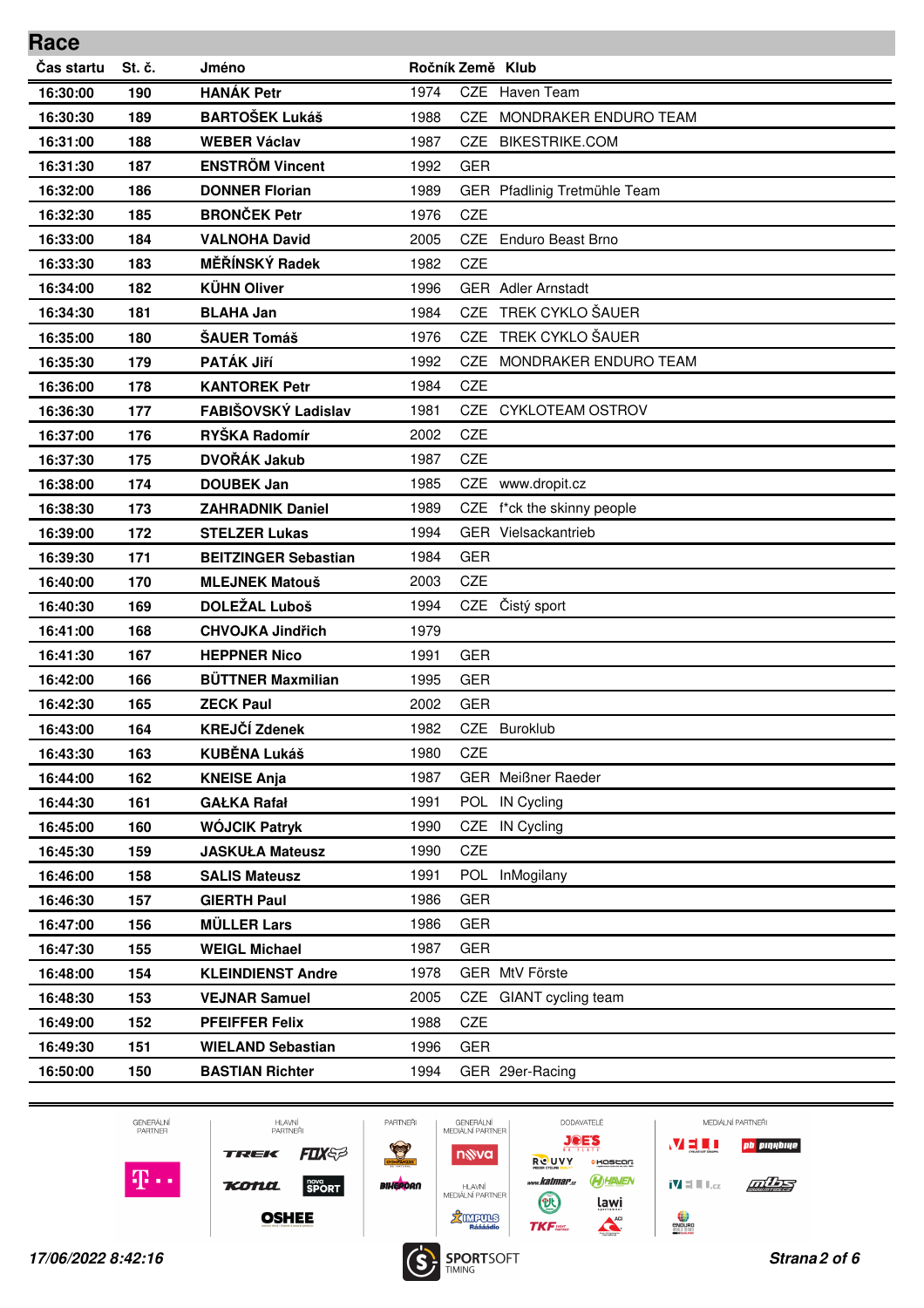| Čas startu<br>St. č.<br>Jméno<br>Ročník Země Klub<br>Bowdeny Zla!<br>149<br><b>KUBITA Jakub</b><br>1996<br><b>CZE</b><br>16:50:30<br>2001<br><b>GER</b> Team Herobikes<br>148<br><b>AURES Leon</b><br>16:51:00<br><b>PRÖSL Nico</b><br>2003<br>16:51:30<br>147<br>GER Racingskillz<br>146<br><b>HOINKIS Tom</b><br>16:52:00<br>2000<br>GER CrossworxCycles Enduro Team<br><b>HEYDER Tino</b><br>1980<br><b>GER</b> Crossworx Staff<br>16:52:30<br>145<br>144<br>1981<br><b>GER</b><br>16:53:00<br><b>BAUHUBER Peter</b><br>GER Cora e.V.<br>143<br><b>CARLSEN Jan</b><br>1992<br>16:53:30<br>142<br>1974<br>GER Whyte Bikes Germany<br>16:54:00<br><b>SCHOLZ Christian</b><br><b>FLÖRKE-STAATS Malte</b><br>16:54:30<br>141<br>1992<br><b>GER</b><br>140<br>1986<br>GER DAV München-Oberland<br>16:55:00<br><b>ABELS Philipp</b><br><b>KÖHLER Max</b><br>1996<br><b>GER</b><br>16:55:30<br>139<br>1994<br>138<br><b>SCHMIDT Florian</b><br>GER Bike24 Racing Squad<br>16:56:00<br>137<br><b>VOLKMANN Jannik</b><br>1993<br><b>GER</b><br>16:56:30<br>136<br>1997<br><b>GER</b><br>16:57:00<br><b>SCHMIDT Felix</b><br>135<br>1986<br><b>GER</b><br>16:57:30<br><b>LUDEWIG Ralph</b><br><b>VAN DE HATERD Wilfred</b><br>1972<br>GER Giant Germany Offroad Team<br>16:58:00<br>134<br>1991<br>GER Ilmenauer Radsport Club e.V.<br>16:58:30<br>133<br><b>DANNBERG Oliver</b><br>132<br><b>GER</b><br>1990<br>16:59:00<br><b>MEIBNER Oliver</b><br>16:59:30<br>131<br><b>STRAUBE Guido</b><br>1990<br>GER Ilmenauer Radsport Club e.V.<br><b>GER</b><br>17:00:00<br>130<br>1997<br><b>HILDEBRAND Arne</b><br>129<br>1981<br>17:00:30<br><b>BAUER Philipp</b><br>GER Velopogo<br>GER ShredERZ Mountainbike Initiative e.V.<br>1986<br>17:01:00<br>128<br><b>PETZOLD Marcel</b><br>127<br>1988<br>17:01:30<br><b>BARTHOLOME Benjamin</b><br>GER Bike24 Racing Squad<br>GER Radfüchse Büren<br>1994<br>17:02:00<br>126<br><b>MEIER Janik</b><br>GER Radfüchse Büren<br>17:02:30<br>125<br><b>STEINKEMPER Jörg</b><br>1977<br><b>HÜBLER Jörg</b><br>1971<br><b>GER</b><br>124<br>17:03:00<br>17:03:30<br>123<br><b>JACKISCH Joel</b><br>1991<br>CZE<br><b>GER</b><br>1970<br>17:04:00<br>122<br><b>UFER Rene</b><br>CZE Petr Čech SPORT MTB TEAM<br><b>HYKL Tomáš</b><br>1975<br>17:04:30<br>121<br><b>GER</b><br>17:05:00<br>120<br><b>ZIEGLER Stefanie</b><br>1998<br>MUŽÍK Jakub<br>119<br>1993<br><b>CZE</b><br>MONDRAKER ENDURO TEAM<br>17:05:30<br><b>GER</b><br>17:06:00<br><b>BODEM Luisa</b><br>1993<br>118<br>NÖBAUER Petr<br>CZE<br>17:06:30<br>117<br>2002<br><b>HORÁK Jáchym</b><br>CZE<br>116<br>2003<br>17:07:00<br><b>PŮTA Filip</b><br>CZE MONDRAKER ENDURO TEAM<br>17:07:30<br>115<br>1997<br>ČERVENÝ Štěpán<br>114<br>1987<br>CZE<br><b>Gigantic Racing Team</b><br>17:08:00<br><b>BREITHAUPT Uwe</b><br>1974<br><b>GER</b><br>17:08:30<br>113<br><b>ELSÄSSER Dominik</b><br><b>GER</b><br>112<br>1986<br>17:09:00 | Race     |     |                     |      |            |  |
|-------------------------------------------------------------------------------------------------------------------------------------------------------------------------------------------------------------------------------------------------------------------------------------------------------------------------------------------------------------------------------------------------------------------------------------------------------------------------------------------------------------------------------------------------------------------------------------------------------------------------------------------------------------------------------------------------------------------------------------------------------------------------------------------------------------------------------------------------------------------------------------------------------------------------------------------------------------------------------------------------------------------------------------------------------------------------------------------------------------------------------------------------------------------------------------------------------------------------------------------------------------------------------------------------------------------------------------------------------------------------------------------------------------------------------------------------------------------------------------------------------------------------------------------------------------------------------------------------------------------------------------------------------------------------------------------------------------------------------------------------------------------------------------------------------------------------------------------------------------------------------------------------------------------------------------------------------------------------------------------------------------------------------------------------------------------------------------------------------------------------------------------------------------------------------------------------------------------------------------------------------------------------------------------------------------------------------------------------------------------------------------------------------------------------------------------------------------------------------------------------------------------------------------------------------------------------------------------------------------------------------------------------------------------------------------------------------------------------------------------------------------------------------------------------------------------------------------------------------------------------------------------------------------------------------|----------|-----|---------------------|------|------------|--|
|                                                                                                                                                                                                                                                                                                                                                                                                                                                                                                                                                                                                                                                                                                                                                                                                                                                                                                                                                                                                                                                                                                                                                                                                                                                                                                                                                                                                                                                                                                                                                                                                                                                                                                                                                                                                                                                                                                                                                                                                                                                                                                                                                                                                                                                                                                                                                                                                                                                                                                                                                                                                                                                                                                                                                                                                                                                                                                                               |          |     |                     |      |            |  |
|                                                                                                                                                                                                                                                                                                                                                                                                                                                                                                                                                                                                                                                                                                                                                                                                                                                                                                                                                                                                                                                                                                                                                                                                                                                                                                                                                                                                                                                                                                                                                                                                                                                                                                                                                                                                                                                                                                                                                                                                                                                                                                                                                                                                                                                                                                                                                                                                                                                                                                                                                                                                                                                                                                                                                                                                                                                                                                                               |          |     |                     |      |            |  |
|                                                                                                                                                                                                                                                                                                                                                                                                                                                                                                                                                                                                                                                                                                                                                                                                                                                                                                                                                                                                                                                                                                                                                                                                                                                                                                                                                                                                                                                                                                                                                                                                                                                                                                                                                                                                                                                                                                                                                                                                                                                                                                                                                                                                                                                                                                                                                                                                                                                                                                                                                                                                                                                                                                                                                                                                                                                                                                                               |          |     |                     |      |            |  |
|                                                                                                                                                                                                                                                                                                                                                                                                                                                                                                                                                                                                                                                                                                                                                                                                                                                                                                                                                                                                                                                                                                                                                                                                                                                                                                                                                                                                                                                                                                                                                                                                                                                                                                                                                                                                                                                                                                                                                                                                                                                                                                                                                                                                                                                                                                                                                                                                                                                                                                                                                                                                                                                                                                                                                                                                                                                                                                                               |          |     |                     |      |            |  |
|                                                                                                                                                                                                                                                                                                                                                                                                                                                                                                                                                                                                                                                                                                                                                                                                                                                                                                                                                                                                                                                                                                                                                                                                                                                                                                                                                                                                                                                                                                                                                                                                                                                                                                                                                                                                                                                                                                                                                                                                                                                                                                                                                                                                                                                                                                                                                                                                                                                                                                                                                                                                                                                                                                                                                                                                                                                                                                                               |          |     |                     |      |            |  |
|                                                                                                                                                                                                                                                                                                                                                                                                                                                                                                                                                                                                                                                                                                                                                                                                                                                                                                                                                                                                                                                                                                                                                                                                                                                                                                                                                                                                                                                                                                                                                                                                                                                                                                                                                                                                                                                                                                                                                                                                                                                                                                                                                                                                                                                                                                                                                                                                                                                                                                                                                                                                                                                                                                                                                                                                                                                                                                                               |          |     |                     |      |            |  |
|                                                                                                                                                                                                                                                                                                                                                                                                                                                                                                                                                                                                                                                                                                                                                                                                                                                                                                                                                                                                                                                                                                                                                                                                                                                                                                                                                                                                                                                                                                                                                                                                                                                                                                                                                                                                                                                                                                                                                                                                                                                                                                                                                                                                                                                                                                                                                                                                                                                                                                                                                                                                                                                                                                                                                                                                                                                                                                                               |          |     |                     |      |            |  |
|                                                                                                                                                                                                                                                                                                                                                                                                                                                                                                                                                                                                                                                                                                                                                                                                                                                                                                                                                                                                                                                                                                                                                                                                                                                                                                                                                                                                                                                                                                                                                                                                                                                                                                                                                                                                                                                                                                                                                                                                                                                                                                                                                                                                                                                                                                                                                                                                                                                                                                                                                                                                                                                                                                                                                                                                                                                                                                                               |          |     |                     |      |            |  |
|                                                                                                                                                                                                                                                                                                                                                                                                                                                                                                                                                                                                                                                                                                                                                                                                                                                                                                                                                                                                                                                                                                                                                                                                                                                                                                                                                                                                                                                                                                                                                                                                                                                                                                                                                                                                                                                                                                                                                                                                                                                                                                                                                                                                                                                                                                                                                                                                                                                                                                                                                                                                                                                                                                                                                                                                                                                                                                                               |          |     |                     |      |            |  |
|                                                                                                                                                                                                                                                                                                                                                                                                                                                                                                                                                                                                                                                                                                                                                                                                                                                                                                                                                                                                                                                                                                                                                                                                                                                                                                                                                                                                                                                                                                                                                                                                                                                                                                                                                                                                                                                                                                                                                                                                                                                                                                                                                                                                                                                                                                                                                                                                                                                                                                                                                                                                                                                                                                                                                                                                                                                                                                                               |          |     |                     |      |            |  |
|                                                                                                                                                                                                                                                                                                                                                                                                                                                                                                                                                                                                                                                                                                                                                                                                                                                                                                                                                                                                                                                                                                                                                                                                                                                                                                                                                                                                                                                                                                                                                                                                                                                                                                                                                                                                                                                                                                                                                                                                                                                                                                                                                                                                                                                                                                                                                                                                                                                                                                                                                                                                                                                                                                                                                                                                                                                                                                                               |          |     |                     |      |            |  |
|                                                                                                                                                                                                                                                                                                                                                                                                                                                                                                                                                                                                                                                                                                                                                                                                                                                                                                                                                                                                                                                                                                                                                                                                                                                                                                                                                                                                                                                                                                                                                                                                                                                                                                                                                                                                                                                                                                                                                                                                                                                                                                                                                                                                                                                                                                                                                                                                                                                                                                                                                                                                                                                                                                                                                                                                                                                                                                                               |          |     |                     |      |            |  |
|                                                                                                                                                                                                                                                                                                                                                                                                                                                                                                                                                                                                                                                                                                                                                                                                                                                                                                                                                                                                                                                                                                                                                                                                                                                                                                                                                                                                                                                                                                                                                                                                                                                                                                                                                                                                                                                                                                                                                                                                                                                                                                                                                                                                                                                                                                                                                                                                                                                                                                                                                                                                                                                                                                                                                                                                                                                                                                                               |          |     |                     |      |            |  |
|                                                                                                                                                                                                                                                                                                                                                                                                                                                                                                                                                                                                                                                                                                                                                                                                                                                                                                                                                                                                                                                                                                                                                                                                                                                                                                                                                                                                                                                                                                                                                                                                                                                                                                                                                                                                                                                                                                                                                                                                                                                                                                                                                                                                                                                                                                                                                                                                                                                                                                                                                                                                                                                                                                                                                                                                                                                                                                                               |          |     |                     |      |            |  |
|                                                                                                                                                                                                                                                                                                                                                                                                                                                                                                                                                                                                                                                                                                                                                                                                                                                                                                                                                                                                                                                                                                                                                                                                                                                                                                                                                                                                                                                                                                                                                                                                                                                                                                                                                                                                                                                                                                                                                                                                                                                                                                                                                                                                                                                                                                                                                                                                                                                                                                                                                                                                                                                                                                                                                                                                                                                                                                                               |          |     |                     |      |            |  |
|                                                                                                                                                                                                                                                                                                                                                                                                                                                                                                                                                                                                                                                                                                                                                                                                                                                                                                                                                                                                                                                                                                                                                                                                                                                                                                                                                                                                                                                                                                                                                                                                                                                                                                                                                                                                                                                                                                                                                                                                                                                                                                                                                                                                                                                                                                                                                                                                                                                                                                                                                                                                                                                                                                                                                                                                                                                                                                                               |          |     |                     |      |            |  |
|                                                                                                                                                                                                                                                                                                                                                                                                                                                                                                                                                                                                                                                                                                                                                                                                                                                                                                                                                                                                                                                                                                                                                                                                                                                                                                                                                                                                                                                                                                                                                                                                                                                                                                                                                                                                                                                                                                                                                                                                                                                                                                                                                                                                                                                                                                                                                                                                                                                                                                                                                                                                                                                                                                                                                                                                                                                                                                                               |          |     |                     |      |            |  |
|                                                                                                                                                                                                                                                                                                                                                                                                                                                                                                                                                                                                                                                                                                                                                                                                                                                                                                                                                                                                                                                                                                                                                                                                                                                                                                                                                                                                                                                                                                                                                                                                                                                                                                                                                                                                                                                                                                                                                                                                                                                                                                                                                                                                                                                                                                                                                                                                                                                                                                                                                                                                                                                                                                                                                                                                                                                                                                                               |          |     |                     |      |            |  |
|                                                                                                                                                                                                                                                                                                                                                                                                                                                                                                                                                                                                                                                                                                                                                                                                                                                                                                                                                                                                                                                                                                                                                                                                                                                                                                                                                                                                                                                                                                                                                                                                                                                                                                                                                                                                                                                                                                                                                                                                                                                                                                                                                                                                                                                                                                                                                                                                                                                                                                                                                                                                                                                                                                                                                                                                                                                                                                                               |          |     |                     |      |            |  |
|                                                                                                                                                                                                                                                                                                                                                                                                                                                                                                                                                                                                                                                                                                                                                                                                                                                                                                                                                                                                                                                                                                                                                                                                                                                                                                                                                                                                                                                                                                                                                                                                                                                                                                                                                                                                                                                                                                                                                                                                                                                                                                                                                                                                                                                                                                                                                                                                                                                                                                                                                                                                                                                                                                                                                                                                                                                                                                                               |          |     |                     |      |            |  |
|                                                                                                                                                                                                                                                                                                                                                                                                                                                                                                                                                                                                                                                                                                                                                                                                                                                                                                                                                                                                                                                                                                                                                                                                                                                                                                                                                                                                                                                                                                                                                                                                                                                                                                                                                                                                                                                                                                                                                                                                                                                                                                                                                                                                                                                                                                                                                                                                                                                                                                                                                                                                                                                                                                                                                                                                                                                                                                                               |          |     |                     |      |            |  |
|                                                                                                                                                                                                                                                                                                                                                                                                                                                                                                                                                                                                                                                                                                                                                                                                                                                                                                                                                                                                                                                                                                                                                                                                                                                                                                                                                                                                                                                                                                                                                                                                                                                                                                                                                                                                                                                                                                                                                                                                                                                                                                                                                                                                                                                                                                                                                                                                                                                                                                                                                                                                                                                                                                                                                                                                                                                                                                                               |          |     |                     |      |            |  |
|                                                                                                                                                                                                                                                                                                                                                                                                                                                                                                                                                                                                                                                                                                                                                                                                                                                                                                                                                                                                                                                                                                                                                                                                                                                                                                                                                                                                                                                                                                                                                                                                                                                                                                                                                                                                                                                                                                                                                                                                                                                                                                                                                                                                                                                                                                                                                                                                                                                                                                                                                                                                                                                                                                                                                                                                                                                                                                                               |          |     |                     |      |            |  |
|                                                                                                                                                                                                                                                                                                                                                                                                                                                                                                                                                                                                                                                                                                                                                                                                                                                                                                                                                                                                                                                                                                                                                                                                                                                                                                                                                                                                                                                                                                                                                                                                                                                                                                                                                                                                                                                                                                                                                                                                                                                                                                                                                                                                                                                                                                                                                                                                                                                                                                                                                                                                                                                                                                                                                                                                                                                                                                                               |          |     |                     |      |            |  |
|                                                                                                                                                                                                                                                                                                                                                                                                                                                                                                                                                                                                                                                                                                                                                                                                                                                                                                                                                                                                                                                                                                                                                                                                                                                                                                                                                                                                                                                                                                                                                                                                                                                                                                                                                                                                                                                                                                                                                                                                                                                                                                                                                                                                                                                                                                                                                                                                                                                                                                                                                                                                                                                                                                                                                                                                                                                                                                                               |          |     |                     |      |            |  |
|                                                                                                                                                                                                                                                                                                                                                                                                                                                                                                                                                                                                                                                                                                                                                                                                                                                                                                                                                                                                                                                                                                                                                                                                                                                                                                                                                                                                                                                                                                                                                                                                                                                                                                                                                                                                                                                                                                                                                                                                                                                                                                                                                                                                                                                                                                                                                                                                                                                                                                                                                                                                                                                                                                                                                                                                                                                                                                                               |          |     |                     |      |            |  |
|                                                                                                                                                                                                                                                                                                                                                                                                                                                                                                                                                                                                                                                                                                                                                                                                                                                                                                                                                                                                                                                                                                                                                                                                                                                                                                                                                                                                                                                                                                                                                                                                                                                                                                                                                                                                                                                                                                                                                                                                                                                                                                                                                                                                                                                                                                                                                                                                                                                                                                                                                                                                                                                                                                                                                                                                                                                                                                                               |          |     |                     |      |            |  |
|                                                                                                                                                                                                                                                                                                                                                                                                                                                                                                                                                                                                                                                                                                                                                                                                                                                                                                                                                                                                                                                                                                                                                                                                                                                                                                                                                                                                                                                                                                                                                                                                                                                                                                                                                                                                                                                                                                                                                                                                                                                                                                                                                                                                                                                                                                                                                                                                                                                                                                                                                                                                                                                                                                                                                                                                                                                                                                                               |          |     |                     |      |            |  |
|                                                                                                                                                                                                                                                                                                                                                                                                                                                                                                                                                                                                                                                                                                                                                                                                                                                                                                                                                                                                                                                                                                                                                                                                                                                                                                                                                                                                                                                                                                                                                                                                                                                                                                                                                                                                                                                                                                                                                                                                                                                                                                                                                                                                                                                                                                                                                                                                                                                                                                                                                                                                                                                                                                                                                                                                                                                                                                                               |          |     |                     |      |            |  |
|                                                                                                                                                                                                                                                                                                                                                                                                                                                                                                                                                                                                                                                                                                                                                                                                                                                                                                                                                                                                                                                                                                                                                                                                                                                                                                                                                                                                                                                                                                                                                                                                                                                                                                                                                                                                                                                                                                                                                                                                                                                                                                                                                                                                                                                                                                                                                                                                                                                                                                                                                                                                                                                                                                                                                                                                                                                                                                                               |          |     |                     |      |            |  |
|                                                                                                                                                                                                                                                                                                                                                                                                                                                                                                                                                                                                                                                                                                                                                                                                                                                                                                                                                                                                                                                                                                                                                                                                                                                                                                                                                                                                                                                                                                                                                                                                                                                                                                                                                                                                                                                                                                                                                                                                                                                                                                                                                                                                                                                                                                                                                                                                                                                                                                                                                                                                                                                                                                                                                                                                                                                                                                                               |          |     |                     |      |            |  |
|                                                                                                                                                                                                                                                                                                                                                                                                                                                                                                                                                                                                                                                                                                                                                                                                                                                                                                                                                                                                                                                                                                                                                                                                                                                                                                                                                                                                                                                                                                                                                                                                                                                                                                                                                                                                                                                                                                                                                                                                                                                                                                                                                                                                                                                                                                                                                                                                                                                                                                                                                                                                                                                                                                                                                                                                                                                                                                                               |          |     |                     |      |            |  |
|                                                                                                                                                                                                                                                                                                                                                                                                                                                                                                                                                                                                                                                                                                                                                                                                                                                                                                                                                                                                                                                                                                                                                                                                                                                                                                                                                                                                                                                                                                                                                                                                                                                                                                                                                                                                                                                                                                                                                                                                                                                                                                                                                                                                                                                                                                                                                                                                                                                                                                                                                                                                                                                                                                                                                                                                                                                                                                                               |          |     |                     |      |            |  |
|                                                                                                                                                                                                                                                                                                                                                                                                                                                                                                                                                                                                                                                                                                                                                                                                                                                                                                                                                                                                                                                                                                                                                                                                                                                                                                                                                                                                                                                                                                                                                                                                                                                                                                                                                                                                                                                                                                                                                                                                                                                                                                                                                                                                                                                                                                                                                                                                                                                                                                                                                                                                                                                                                                                                                                                                                                                                                                                               |          |     |                     |      |            |  |
|                                                                                                                                                                                                                                                                                                                                                                                                                                                                                                                                                                                                                                                                                                                                                                                                                                                                                                                                                                                                                                                                                                                                                                                                                                                                                                                                                                                                                                                                                                                                                                                                                                                                                                                                                                                                                                                                                                                                                                                                                                                                                                                                                                                                                                                                                                                                                                                                                                                                                                                                                                                                                                                                                                                                                                                                                                                                                                                               |          |     |                     |      |            |  |
|                                                                                                                                                                                                                                                                                                                                                                                                                                                                                                                                                                                                                                                                                                                                                                                                                                                                                                                                                                                                                                                                                                                                                                                                                                                                                                                                                                                                                                                                                                                                                                                                                                                                                                                                                                                                                                                                                                                                                                                                                                                                                                                                                                                                                                                                                                                                                                                                                                                                                                                                                                                                                                                                                                                                                                                                                                                                                                                               |          |     |                     |      |            |  |
|                                                                                                                                                                                                                                                                                                                                                                                                                                                                                                                                                                                                                                                                                                                                                                                                                                                                                                                                                                                                                                                                                                                                                                                                                                                                                                                                                                                                                                                                                                                                                                                                                                                                                                                                                                                                                                                                                                                                                                                                                                                                                                                                                                                                                                                                                                                                                                                                                                                                                                                                                                                                                                                                                                                                                                                                                                                                                                                               |          |     |                     |      |            |  |
|                                                                                                                                                                                                                                                                                                                                                                                                                                                                                                                                                                                                                                                                                                                                                                                                                                                                                                                                                                                                                                                                                                                                                                                                                                                                                                                                                                                                                                                                                                                                                                                                                                                                                                                                                                                                                                                                                                                                                                                                                                                                                                                                                                                                                                                                                                                                                                                                                                                                                                                                                                                                                                                                                                                                                                                                                                                                                                                               |          |     |                     |      |            |  |
|                                                                                                                                                                                                                                                                                                                                                                                                                                                                                                                                                                                                                                                                                                                                                                                                                                                                                                                                                                                                                                                                                                                                                                                                                                                                                                                                                                                                                                                                                                                                                                                                                                                                                                                                                                                                                                                                                                                                                                                                                                                                                                                                                                                                                                                                                                                                                                                                                                                                                                                                                                                                                                                                                                                                                                                                                                                                                                                               |          |     |                     |      |            |  |
|                                                                                                                                                                                                                                                                                                                                                                                                                                                                                                                                                                                                                                                                                                                                                                                                                                                                                                                                                                                                                                                                                                                                                                                                                                                                                                                                                                                                                                                                                                                                                                                                                                                                                                                                                                                                                                                                                                                                                                                                                                                                                                                                                                                                                                                                                                                                                                                                                                                                                                                                                                                                                                                                                                                                                                                                                                                                                                                               | 17:09:30 | 111 | <b>KREBS Harald</b> | 1967 | <b>GER</b> |  |
| CZE<br>17:10:00<br><b>WALTER Christian</b><br>1987<br>110                                                                                                                                                                                                                                                                                                                                                                                                                                                                                                                                                                                                                                                                                                                                                                                                                                                                                                                                                                                                                                                                                                                                                                                                                                                                                                                                                                                                                                                                                                                                                                                                                                                                                                                                                                                                                                                                                                                                                                                                                                                                                                                                                                                                                                                                                                                                                                                                                                                                                                                                                                                                                                                                                                                                                                                                                                                                     |          |     |                     |      |            |  |
| JABŮREK Bedřich<br>CZE<br>17:10:30<br>109<br>1980                                                                                                                                                                                                                                                                                                                                                                                                                                                                                                                                                                                                                                                                                                                                                                                                                                                                                                                                                                                                                                                                                                                                                                                                                                                                                                                                                                                                                                                                                                                                                                                                                                                                                                                                                                                                                                                                                                                                                                                                                                                                                                                                                                                                                                                                                                                                                                                                                                                                                                                                                                                                                                                                                                                                                                                                                                                                             |          |     |                     |      |            |  |

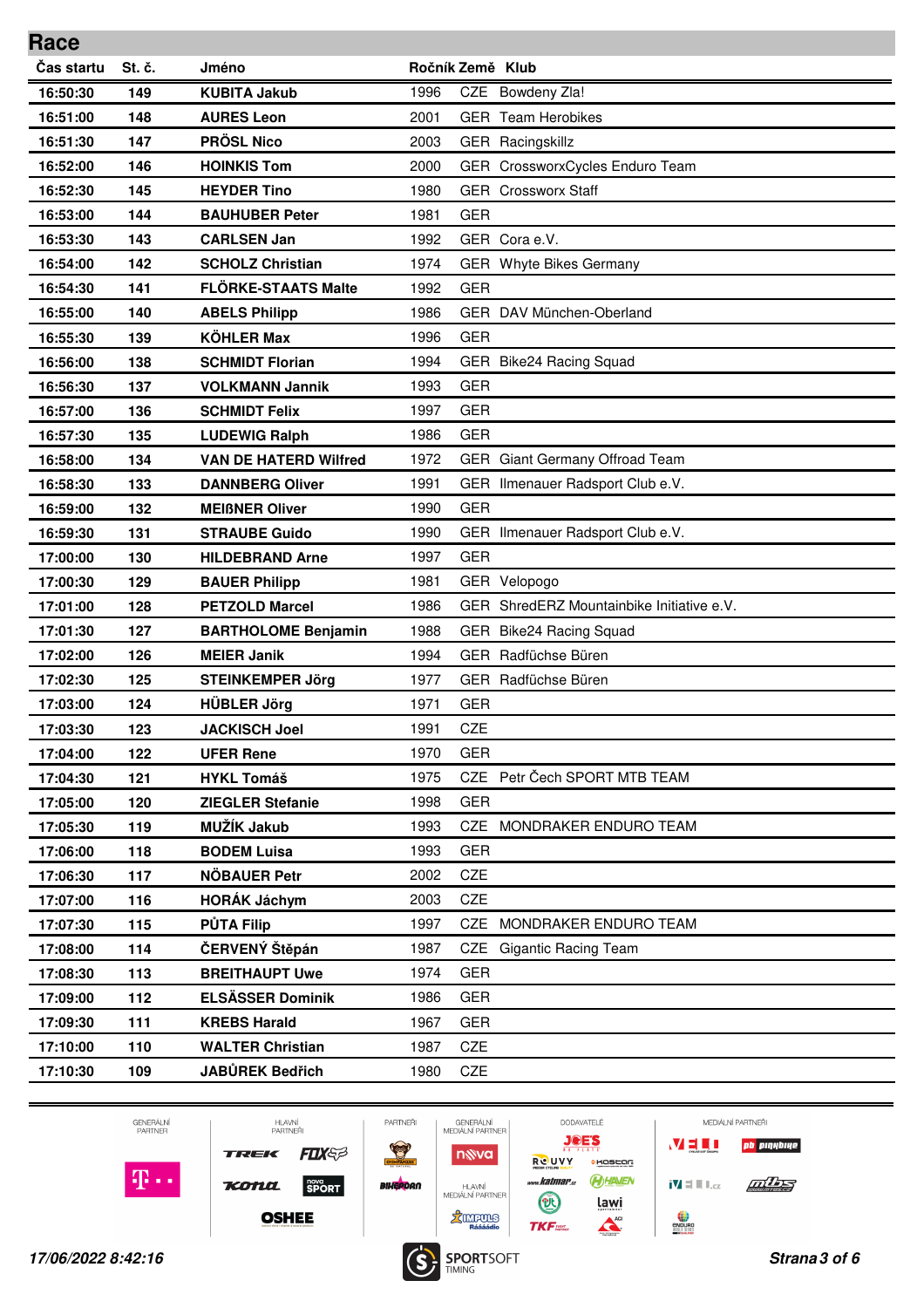| Race       |        |                            |      |                  |                                  |
|------------|--------|----------------------------|------|------------------|----------------------------------|
| Čas startu | St. č. | Jméno                      |      | Ročník Země Klub |                                  |
| 17:11:00   | 108    | <b>BRYCHTA Pavel</b>       | 1987 | CZE KCK          |                                  |
| 17:11:30   | 107    | <b>HARTL Štěpán</b>        | 2003 | <b>CZE</b>       | Snowboard Zezula                 |
| 17:12:00   | 106    | ŠŤASTNÝ Marek              | 1975 | CZE              | Happy Boys                       |
| 17:12:30   | 105    | <b>HAVEL Jakub</b>         | 1975 | CZE              | <b>Bikefactory Strakonice</b>    |
| 17:13:00   | 104    | <b>WÄCHTLER Kevin</b>      | 1998 |                  | GER ShredErz e.V.                |
| 17:13:30   | 103    | <b>FILIP Jan</b>           | 1989 | <b>CZE</b>       |                                  |
| 17:14:00   | 102    | <b>KUČERA Martin</b>       | 2004 | <b>CZE</b>       |                                  |
| 17:14:30   | 101    | ZÁPOTOCKÝ Jakub            | 1984 | <b>CZE</b>       |                                  |
| 17:15:00   | 100    | <b>MATOUŠEK Matěj</b>      | 1987 | <b>CZE</b>       | Shredwear                        |
| 17:15:30   | 99     | <b>SLANCOVÁ Anna</b>       | 2000 | CZE              | Cycology Shop                    |
| 17:16:00   | 98     | <b>ADAMI Roman</b>         | 1967 | CZE              |                                  |
| 17:16:30   | 97     | POPOVOVÁ Natálie           | 1995 | CZE              | King's Cycles                    |
| 17:17:00   | 96     | <b>KREJSA Martin</b>       | 1980 | <b>CZE</b>       | RENOVAK-KUS Sopotnice            |
| 17:17:30   | 95     | TEJKAL Zbyněk              | 1983 | CZE              | AMOKbikers                       |
| 17:18:00   | 94     | <b>KADLEC Bedřich</b>      | 1982 | <b>CZE</b>       | AMOKbikers                       |
| 17:18:30   | 93     | <b>NETÍK Radim</b>         | 1998 | <b>CZE</b>       |                                  |
| 17:19:00   | 92     | PROKEŠ Tomáš               | 1992 | CZE              |                                  |
| 17:19:30   | 91     | ŠVRČINA Jiří               | 2004 | <b>CZE</b>       | <b>Enduro Beast Brno</b>         |
| 17:20:00   | 90     | <b>SOBOTKA Adam</b>        | 2005 | <b>CZE</b>       | <b>Enduro Beast Brno</b>         |
| 17:20:30   | 89     | <b>BEDNÁŘ Filip</b>        | 2004 | <b>CZE</b>       | <b>Enduro Beast Brno</b>         |
| 17:21:00   | 88     | <b>VLK David</b>           | 2004 | <b>CZE</b>       | Rychlý Péra                      |
| 17:21:30   | 87     | <b>EHRENSBERGER Oliver</b> | 1996 | <b>GER</b>       |                                  |
| 17:22:00   | 86     | TRPĚLKA Kryštof            | 1994 | <b>CZE</b>       |                                  |
| 17:22:30   | 85     | <b>DURCHÁNEK Martin</b>    | 1985 | CZE              | MONDRAKER ENDURO TEAM            |
| 17:23:00   | 84     | ČIKL Miloš                 | 1983 | CZE              | MONDRAKER ENDURO TEAM            |
| 17:23:30   | 83     | <b>HLADÍLEK Jiří</b>       | 1981 | <b>CZE</b>       | AMOKbikers                       |
| 17:24:00   | 82     | <b>DRENGUBÁKOVÁ Andrea</b> | 1990 | CZE              | Galaxy Cyklošvec Stevens team    |
| 17:24:30   | 81     | <b>BALÍKOVÁ Pavla</b>      | 1988 | CZE              | Barneycycle.cz                   |
| 17:25:00   | 80     | <b>VLK Vojtěch</b>         | 1975 | CZE              | Rychlý Péra                      |
| 17:25:30   | 79     | RŮŽIČKA Tomáš              | 1973 | CZE              | Hells boys                       |
| 17:26:00   | 78     | <b>JELÍNEK Milan</b>       | 1977 | CZE              | <b>BEKO Bike Team</b>            |
| 17:26:30   | 77     | JAROŠ Milan                | 1994 | CZE              |                                  |
| 17:27:00   | 76     | <b>SAGL Marcel</b>         | 2001 | AUT              | D2mont s.r.o.Merida cycling team |
| 17:27:30   | 75     | <b>HAJNÝ Martin</b>        | 1986 | CZE              |                                  |
| 17:28:00   | 74     | <b>SZEP Milan</b>          | 1966 | CZE              | <b>BIKESTRIKE.COM</b>            |
| 17:28:30   | 73     | SVÍZELA Tomáš              | 2000 |                  | CZE 4EVER Cyklo Bulis            |
| 17:29:00   | 72     | <b>REINECKER Jens</b>      | 1987 | <b>GER</b>       |                                  |
| 17:29:30   | 71     | <b>KOMÍNEK Martin</b>      | 1992 |                  | CZE MTBA                         |
| 17:30:00   | 70     | <b>KRSEK Martin</b>        | 1966 | CZE              | MONDRAKER ENDURO TEAM            |
| 17:30:30   | 69     | <b>VACEK Radek</b>         | 1981 | CZE              |                                  |
| 17:31:00   | 68     | <b>IKONOMIDIS Daniel</b>   | 1994 |                  | CZE Commencal FDF Team           |
|            |        |                            |      |                  |                                  |

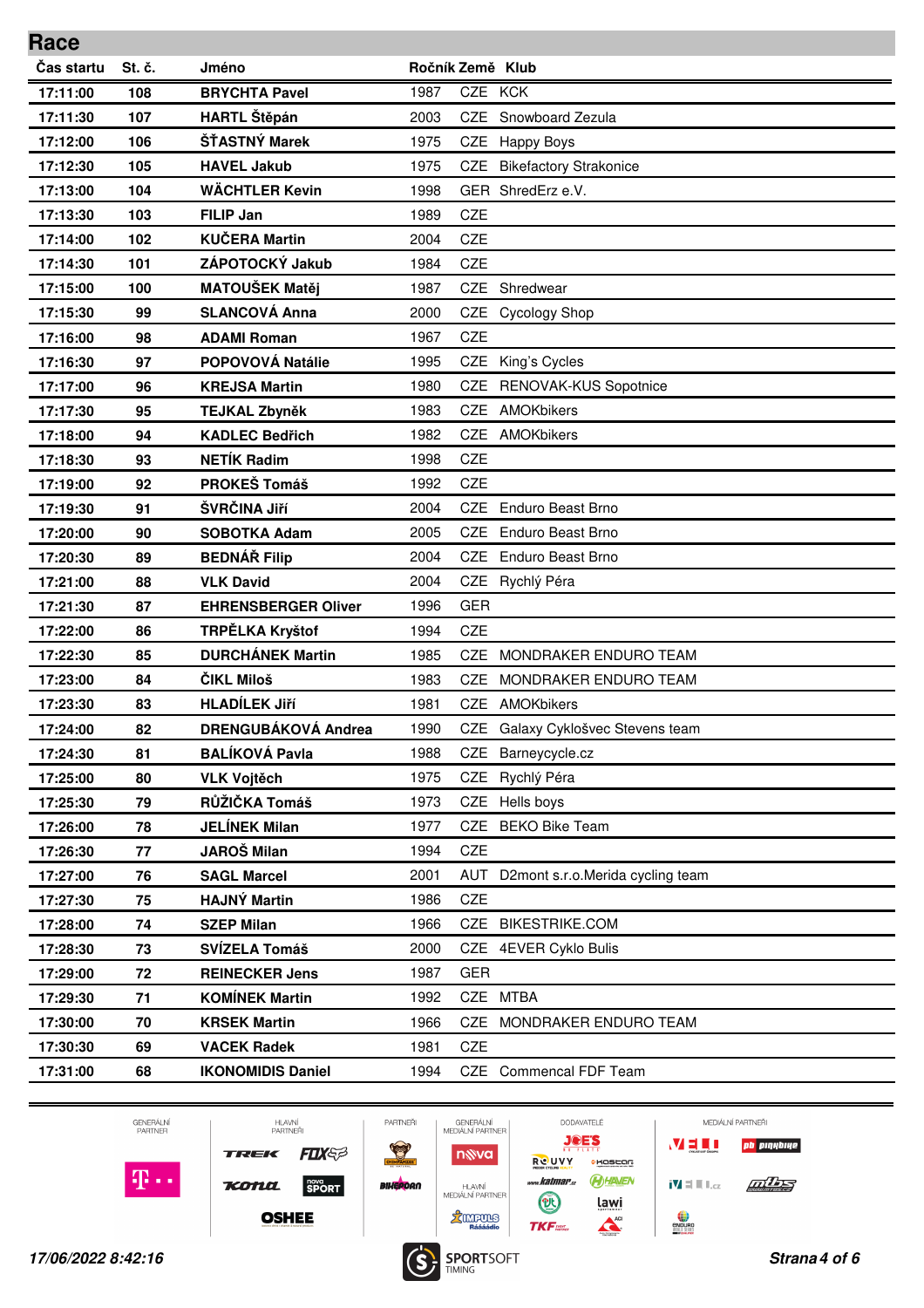| Race       |        |                                |      |                  |                                 |
|------------|--------|--------------------------------|------|------------------|---------------------------------|
| Čas startu | St. č. | Jméno                          |      | Ročník Země Klub |                                 |
| 17:31:30   | 67     | <b>HUBÁČEK Petr</b>            | 1984 | <b>CZE</b>       |                                 |
| 17:32:00   | 66     | <b>SVATOŠ Václav</b>           | 1986 |                  | CZE TJ Sokol Holé Vrchy         |
| 17:32:30   | 65     | <b>MÍKA Antonín</b>            | 1992 | CZE.             | Commencal FDF Team              |
| 17:33:00   | 64     | <b>MIKO Ladislav</b>           | 1989 | <b>CZE</b>       |                                 |
| 17:33:30   | 63     | <b>KUBEC Martin</b>            | 1999 | CZE              |                                 |
| 17:34:00   | 62     | <b>HALUZA Tomáš</b>            | 2005 | <b>CZE</b>       | Enduro Beast Brno               |
| 17:34:30   | 61     | <b>JANČA Kryštof</b>           | 2004 |                  | CZE KOLA-BBM.CZ                 |
| 17:35:00   | 60     | <b>NIRNBERG Petr</b>           | 1990 | CZE              |                                 |
| 17:35:30   | 59     | <b>BUREŠ Miroslav</b>          | 1989 | <b>CZE</b>       | ČOV Expert racing               |
| 17:36:00   | 58     | <b>RÖTSCHKE Erik</b>           | 2001 | <b>GER</b>       |                                 |
| 17:36:30   | 57     | <b>ARNHOLD Lucas</b>           | 1995 |                  | GER ShredErz e.V.               |
| 17:37:00   | 56     | <b>DVOŘÁČEK Petr</b>           | 1988 | <b>CZE</b>       |                                 |
| 17:37:30   | 55     | <b>KOPECKÝ Michal</b>          | 1976 | <b>CZE</b>       | Pepebike Brno                   |
| 17:38:00   | 54     | STEJSKAL - VELOSERVIS Zby 1975 |      | CZE              | <b>VELOSERVIS RACE BIKE</b>     |
| 17:38:30   | 53     | <b>ŠMÍD Daniel</b>             | 1997 | CZE.             | <b>Whipmaster Factory Team</b>  |
| 17:39:00   | 52     | <b>VALA Lukáš</b>              | 1990 | CZE              |                                 |
| 17:39:30   | 51     | <b>PECINA Robert</b>           | 1985 | <b>CZE</b>       |                                 |
| 17:40:00   | 50     | <b>HYNČICA Petr</b>            | 1973 | <b>CZE</b>       | Top no Trail                    |
| 17:40:30   | 49     | <b>BRÁT Matěj</b>              | 1978 | CZE              | <b>BLUE FLY enduro team</b>     |
| 17:41:00   | 48     | ČERMÁK Michal                  | 1981 | <b>SVK</b>       |                                 |
| 17:41:30   | 47     | ČIŽINSKÝ Milan                 | 1974 | <b>CZE</b>       | Madesign World Racing           |
| 17:42:00   | 46     | <b>SÝKORA Pavel</b>            | 1995 | <b>CZE</b>       |                                 |
| 17:42:30   | 45     | <b>PEŘINA Filip</b>            | 2005 | CZE              |                                 |
| 17:43:00   | 44     | <b>VIELHAUER Paul</b>          | 1999 | <b>GER</b>       |                                 |
| 17:43:30   | 43     | <b>KŘÍŽEK Miroslav</b>         | 1978 | <b>CZE</b>       | <b>Commencal FDF Team</b>       |
| 17:44:00   | 42     | <b>HANÁK Ondřej</b>            | 2003 | CZE              | Bike puzzle team                |
| 17:44:30   | 41     | <b>SCHUBERT André</b>          | 1980 |                  | GER ShredErz eV                 |
| 17:45:00   | 40     | <b>HYNČICA Vlastimil</b>       | 1978 | CZE              | Top on Trail . Whyte            |
| 17:45:30   | 39     | ZÚBEK Petr                     | 1970 | CZE              | <b>ZUBR Racing Koscom SEIKO</b> |
| 17:46:00   | 38     | <b>SCHUBERT Marc</b>           | 1985 |                  | GER ShredErz e.V.               |
| 17:46:30   | 37     | <b>JAROŠ Kamil</b>             | 2002 | CZE              |                                 |
| 17:47:00   | 36     | <b>KUČERA David</b>            | 2000 | CZE              |                                 |
| 17:47:30   | 35     | <b>ZADÁK David</b>             | 1999 | CZE              | <b>CYKLOTEAM Ostrov</b>         |
| 17:48:00   | 34     | <b>SOUKAL Matěj</b>            | 2004 | CZE              |                                 |
| 17:48:30   | 33     | ŠVÁN Vojtěch                   | 1988 |                  | CZE EVIL Bikes Czech            |
| 17:49:00   | 32     | <b>MAROUL Tomáš</b>            | 2002 | CZE              | GAPP System - Kolofix           |
| 17:49:30   | 31     | <b>PUFFER Dominik</b>          | 1993 |                  | CZE FDF Bike Shop               |
| 17:50:00   | 30     | <b>HANZLÍK Jan</b>             | 1995 | CZE              | Maloch Racing Team              |
| 17:50:30   | 29     | <b>BUDAY Jakub</b>             | 1998 |                  | SVK ACT leraK Blansko           |
| 17:51:00   | 28     | <b>MORAWSKI Filip</b>          | 1999 |                  | CZE Top on Trail team           |
| 17:51:30   | 27     | <b>ZAJAC Filip</b>             | 2001 |                  | CZE Vyhaslé svíce               |